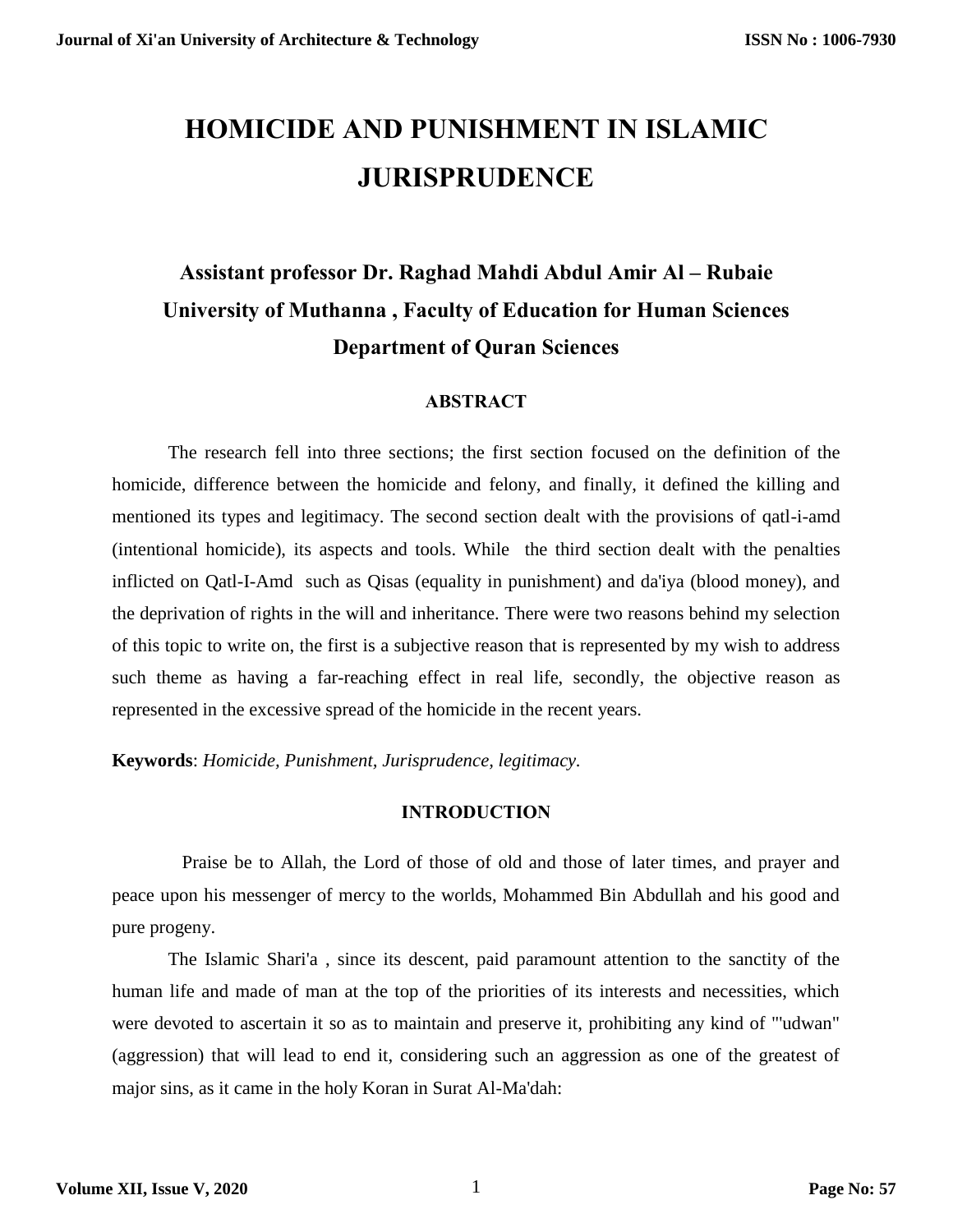(because of that, We decreed upon the Children of Israel that whoever kills a soul unless for a soul or for corruption [done] in the land - it is as if he had slain mankind entirely). The importance of this research (Homicide and its Punishment in Islamic jurisprudence) stems from the fact that Islam holds the human life in the highest esteem to the extent that the duty to preserve life forms one of the core principles in the Maqasids "objectives" of Sharia, laying emphasis on the sanctity of human life and any act that would perish it, is held prohibitive as one of the capital sins, which entails the severest punishment for man is considered by Sharia as the most honorable and noblest creature that has been ever created on the earth.

 There were two reasons behind my selection of this topic to write on, the first is a subjective reason that is represented by my wish to address such theme as having a far reaching effect in real life, secondly, the objective reason as represented in the excessive spread of the homicide in the recent years.

The research fell into three sections; the first section focused on the definition of the homicide, difference between the homicide and felony, and finally, it defined the killing and mentioned its types and legitimacy. The second section dealt with the provisions of qatl-i-amd (intentional homicide), its aspects and tools. While the third section dealt with thepenalties inflicted on qatl-i-amd such as qisas (equality in punishment) and da'iya (blood money), and the deprivation of rights in the will and inheritance.

#### **THE FIRST SECTION: THE HOMICIDE OF QATL-I-AMD**

#### **First: Definition of crime as a word and term**

**First:** The word "Jerima" (crime) is derived from the Arabic base of the verb "Jeramah" (commit a crime). This verb has several senses in Arabic, among its meanings, is to "earn something illegally for one's family" and this is considered undesirable gain under Sharia.

**Second**: The term "crime is used by people to refer to various types of behavior despite differences in people's stereotypes, which are described by people as crimes in general, for being anti-human zeal and harmful to society.

#### **Second: difference between crime and offence**

#### **The Offence as a word and term:**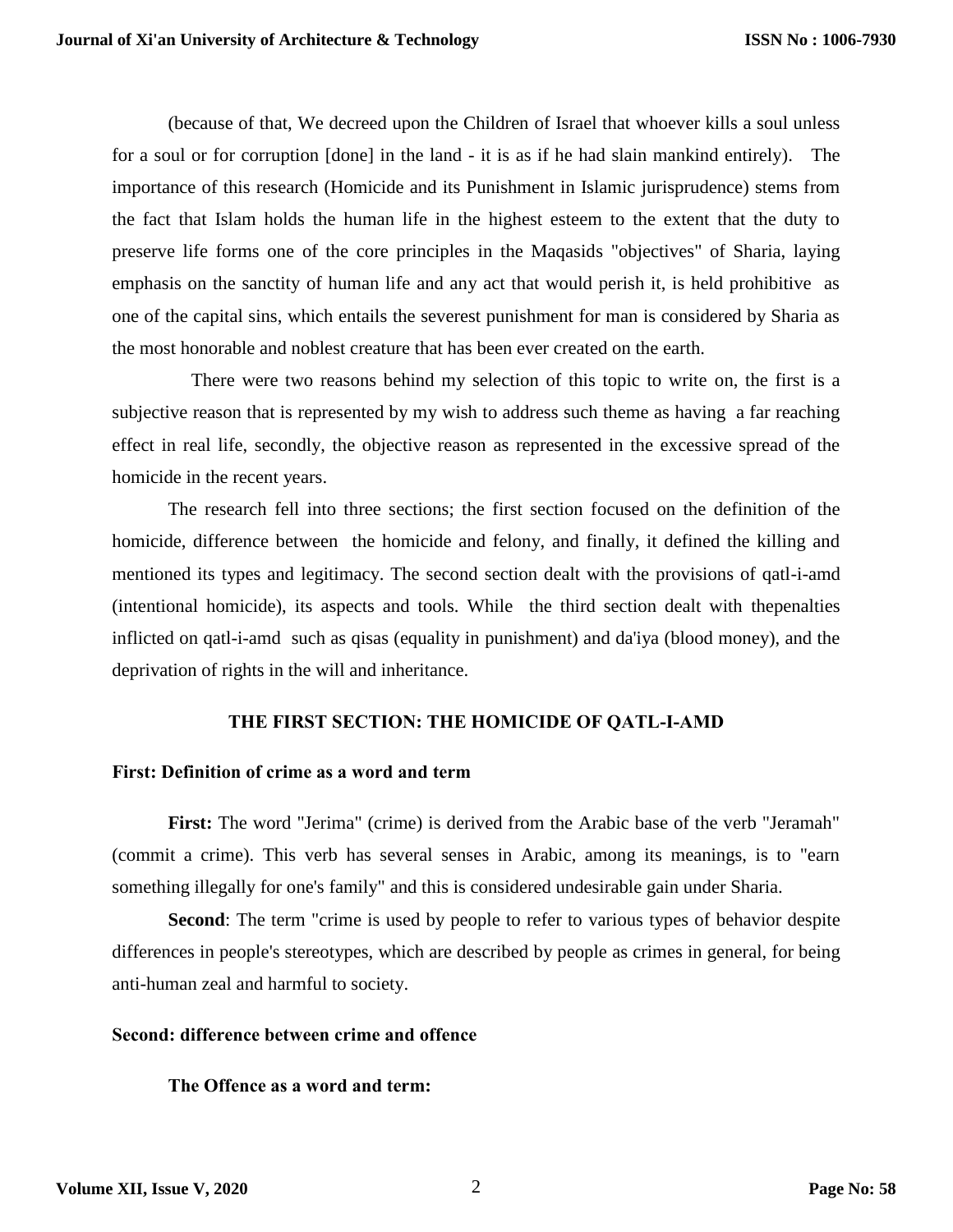As a word, the offence is defined as any " 'udwan" (offense) against the human life that entails severe punishment or financial liability, and it is legitimately a forbidden action. As a term, Islamic scholars and jurists gave different definitions for "jinah", such as

- 1. Shaafa'is defined it as qatl (killing) qatia (wounding) or jirm (crime) that does not perish and the killing of soul unjustly and unlawfully, which is regarded as the greatest of major sins.
- 2. Hanbalis defined it as any "'udwan" act of aggression inflicted on the human life or property.
- 3. Malikis defined it as the perishing of a soul or an entity purposefully and aggressively.
- 4. Hanafis defined it as "a name for a lawfully forbidden act inflicted on soul or property.
- 5. Imamiyates defined as "ta addiy" inflicted on the human body in a way that entails severe punishment, or blood money, or penance.

After having reviewed these opinions of jurists and scholars regarding the definition of felony, I'd rather to take up Imamiyats' definition: "ta addiy (aggression) inflicted on the human body which entails qisas or financial liability or penance because it embraces all types of homicide beginning from qisas to blood money to penance.

#### **Third: Definition of homicide and its types:**

Qatl is linguistically defined as death and ending of life. Ibn Manzur said in his dictionary "Lisan Al-Arab": ( to kill him is to make him die by hitting or stone or poison or any other reason.

Bin Faris also defined the word "qatl" as saying that it consists in three letters;

"Qaf", "Ta'" and "Lam", which altogether reflect humiliation and death; it is said that " he killed him surely, and in this context the adverb "surely" is used to replace the cognate accusative case used by Arabic language to refer to the manner of killing, for example, he was badly killed, or to the number: he was killed for only once, or to man's fighting against the causes of 'udwan.

Our Almighty God says in the Koran in reference to Jesus Christ (peace be upon him); " *they didn't kill him certain*ly". And it is also said that the camel driver "ta qatalat" the man means " infatuated him" until he fell in her love as if she had submitted to him. So in this context, the word qatl means submission., Zamakhshari also defined it as saying: he killed the man; they fought each other, and there was a great killing "mass killing" inflicted on the Romans in the war, he killed "stabbed" him to death and it also means "exposed him for killing", as Malik bin Nawira said to his wife when she was seen by Khalid Ben Waleed: iqtilini (kill) me, woman, he meant that Khalid would kill him for her.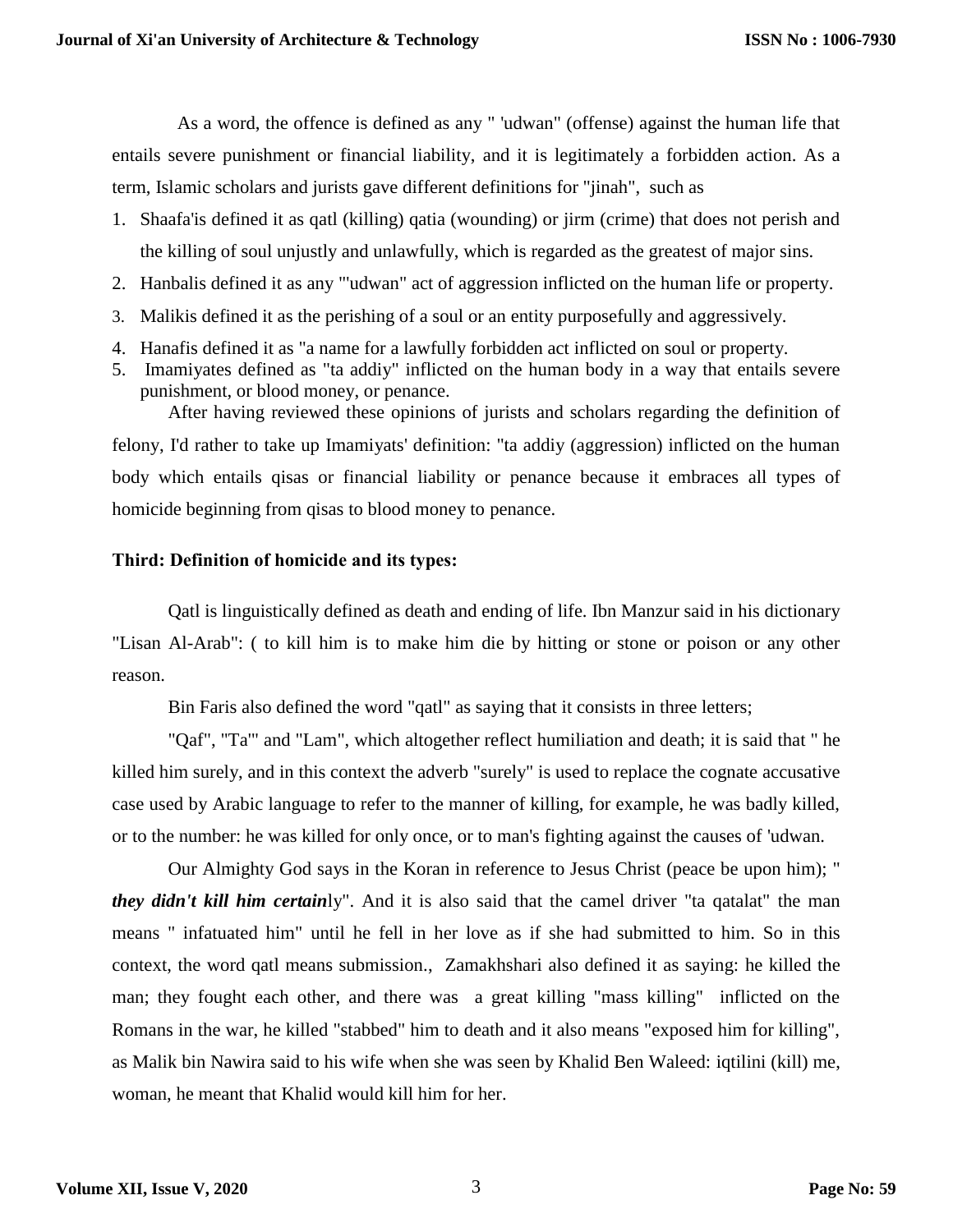#### **Homicide "killing" as a term**

The fuqaha of different schools defined qatl as term differently, they presented several definitions, including:

1. Imamiyates' said: "It is the perishing of the infallible soul "amdan" deliberately and "'udwanan" aggressively"

2. Malikis said: It is the act that perishes a soul and destroys both the structure and man.

3. Hanafis said: that it is an act by "Ibad" (people) to eliminate "Jah" human life.

4. Hanbilas said: that it is some act that causes a soul to perish, which means the departing of the soul from the body.

5. Shafi'is said that it is the act that immolates a soul, ie, murdering of the human life.

After having reviewed the different definitions of homicide by jurists and scholars, I adopted the Imamiyates' definition " it is the perishing of the infallible life deliberately and aggressively for it an all-encompassing definition of all types of homicide and all other things associated with it.

Types of Homicide: jurisprudents classified homicide into to several types;

The first type according to the offender's criminal intent,

The first view; it is the view of the majority of the Imamiyate jurists, who divided homicide into three types: qatl-i-amd (deliberate homicide), qatl-i-shibh-amd semi-deliberate homicide and qatl-i-khata homicide by mistake.

In qatl-i-amd, the perpetrator has a criminal intent to kill, to mean to kill a person by virtue of his favor, even rarely, or to means to undertake an act that often kills. In qatl-i-shibh-amd, the perpetrator has a criminal intent to kill but has a wong qasd (intention), just like the death of a human being while being beaten for chastising. In qatl-i-khata, the perpetrator is wrong in intent and qasd just like shooting a bird but hitting a human. Imamiyates' Fugah agree with Shaf'iis on this opinion, for Shaf'iis also see three divisions in the homicide; qatl-i-amd, qatl-i-shibh-amd and qatl-i-khata.

The second view: Hanafi scholars divided the homicide into five types: qatl-i-amd, qatl-i-shibhamd, qatl-i-jara ma jara al-khata (accidental homicide), qatl-i-khata and qatl bi sabab (homicide by a reason). In qatl-i-amd, the perpetrator intends to hit another person with a weapon such as sword, or knife, or spear or bullets or "ma jara majra al silah" (means the like), which pierces into the parts of the body, while in qatl-i-shibh-amd, the perpetrator hits with what is not a weapon or not with what jara majra silah that pierce into parts of the body like the use of stone or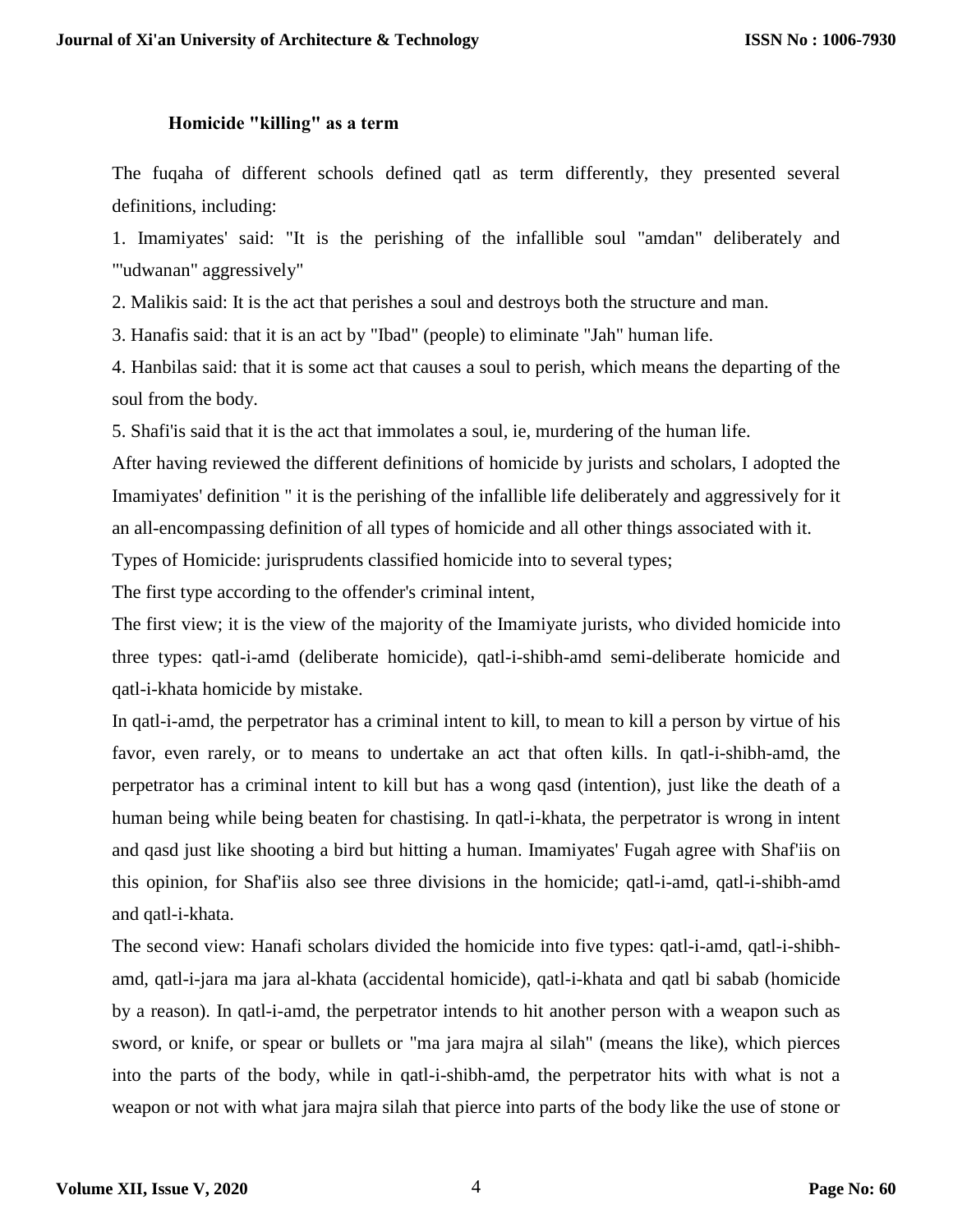a large piece of wood, that does not kill and such a homicide considered as qatl-i-shibh-amd because it does not end life mostly. and it is meant for chastising and deterrence. As for qatl-ikhata is meant to kill or hit, it falls into two types; qatl-i-khata and qatl ma jara majra-i-khata. It implies an acceptable legitimate excuse such as the coup of the sleeper on another sleeper that causes him to die.

As for the homicide by an indirect incident, such as digging a hole or a well in a wrong place, or on a public road without the knowledge of the authorities, in which a man fell and died The third view: it is the most prominent view by Malikis' Mathhab ( doctrine)

3

that homicide is divided into two types: the intentional and by mistake for these two types have been mentioned in the Koran Al-Kareem, to state their provisions and addition to them is considered an increase in the holy text. Imam Malik denied the semi-deliberate homicide for in the deliberate killing, the perpetrator is intended to kill directly by beating with a stone or another heavy tool, or by burning, or by drowning, or by strangling, or by poisoning or the like, such as the prevention of food or drink, with intention of causing death of the victim who died for it.

Fourth: Legitimacy of Homicide

God (swt) has forbidden the killing of man "ẓulman" unjustly and "'udwanan" aggressively, considering it a major sin, and violently threatened perpetrators who shed the blood of people and promised them a great torment in hell as it came in both the Koran and Sunnah.

The Koran Account

1. Allah Almighty says: (as an interpretation of the meaning): " And do not kill the soul which Allah has forbidden [to be killed] except by [legal] right. This has He instructed you that you may use reason".

2. Allah (swt) says: (But whoever kills a believer intentionally – his recompense is Hell, wherein he will abide eternally, and Allah has become angry with him and has cursed him and has prepared for him a great punishment.)

Sunnah Account: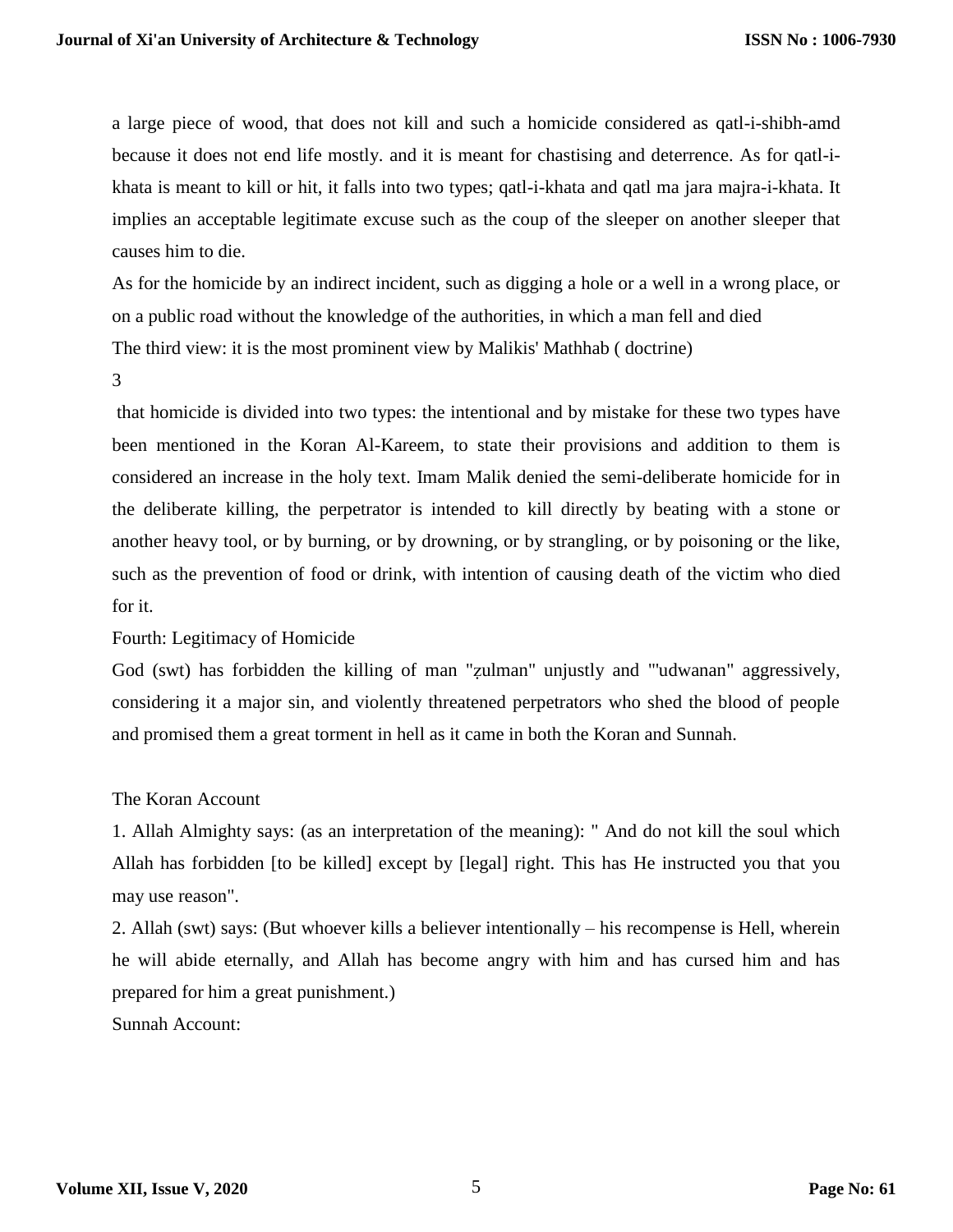It was narrated from Abdullah that the Messenger of Allah (PUBH) said: (the first matter concerning which judgment will be passed among people on the Day of Resurrection will be bloodshed.)

### **THE SECOND SECTION: THE PROVISIONS OF THE QATL-I-AMD (INTENTIONAL HOMICIDE) AND ITS ASPECTS**

#### **First: The provision of the qatl-i-amd:**

The consensus of scholars since the era of Al-Sahabah "the Companions of the Prophet" (may Allah be pleased with them) was held to this day, on the prohibition of the unlawful homicide as being one of the greatest sins after polytheism in God.

Second: its aspects

The Fugaha of different schools of jurisprudence have certain details and differences in their consideration of some types of homicide, such as deliberate killing or other ones as follows:

First: Homicide by strangling, which is meant to prevent the victim from taking air in and out by any possible means, whether the perpetrator tightens the neck of the victim with a rope or presses his throat with his hand or by hanging him until his feet leave the ground, or by putting on the victim's nose or mouth what prevents him from breathing. However, fuqaha gave different opinions regarding the killing by strangling, including

The first opinion: strangling the victim for a duration of time that terminates his life is considered qatl-i-amd that entails severe qisas to be inflicted on the perpetrator; but if the strangling that lasts for a period that does not end life in general and the victim dies, is considered qatl-shibh-amd that entails retaliation for death because the death resulted from an offence, as if he had died from a wound. But when the strangled came to his consciousness later, and the, died. Such act does not entail any qisas because the victim did not die because of the strangling. This opinion is adopted Hanabils, Shaf'iis, and Imamiyates.

Second opinion: The scholars who took up this opinion said; it is qatl-i-amd under all circumstances, since it was intentionally carried out as "'udwan" and it did not occur coincidently for fun or play, and this is Hanbalis' opinion.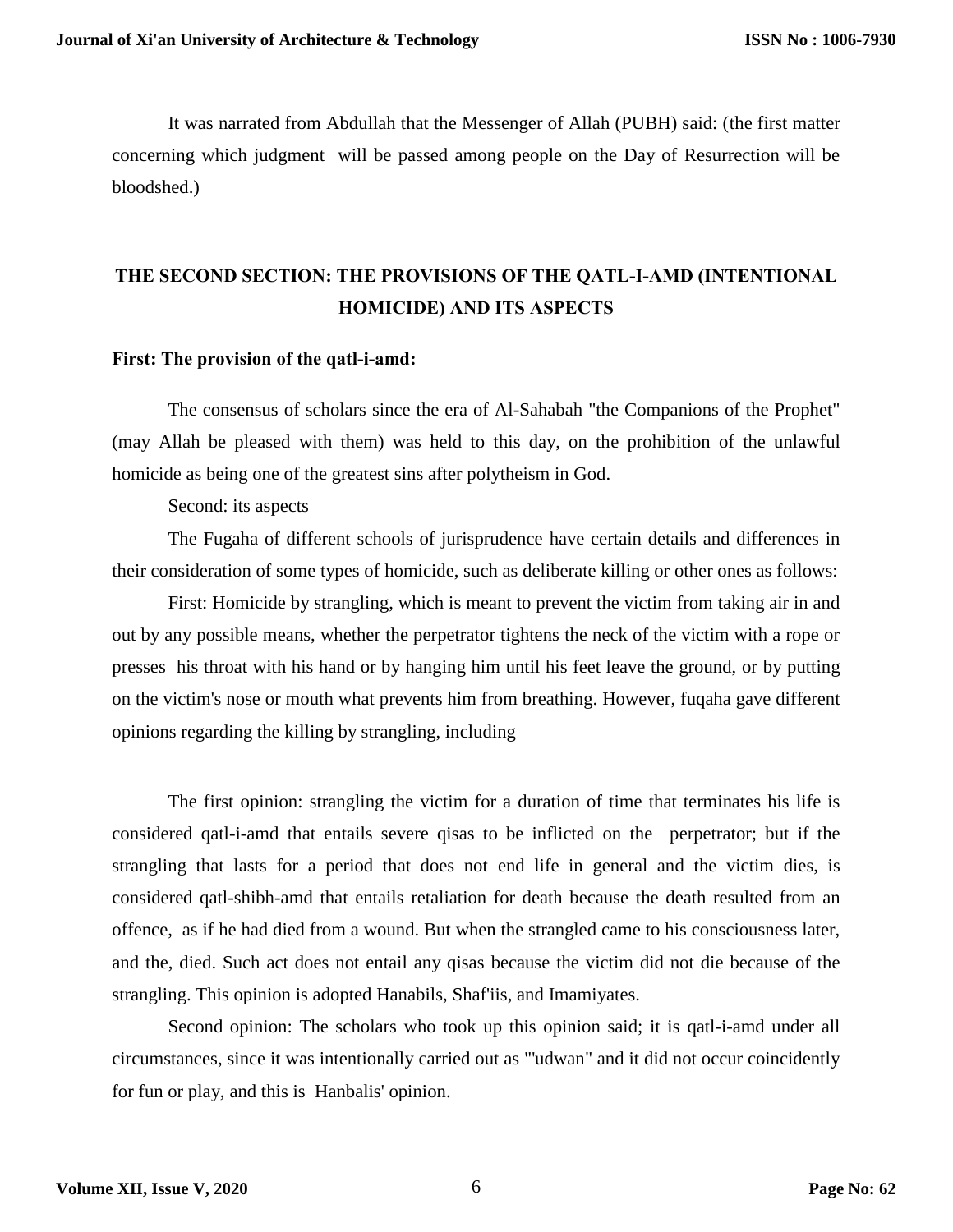Third opinion; strangulation is a quasi-intentional homicide that entails the payment of (Diya) blood money because it was carried out without pre-intent to kill. The condition of qatl-iamd is to be undertaken by the use of an instrument that kills as indicated by Hanafis.

Second: Murder by Drowning and Burning

Fuqaha were different about the homicide by drowning or burning, is it considered qatl-iamd or qatl-i-shibh-amd.

The first opinion: if the victim was thrown in water or fire, he was unable to get himself rid of it either because of the abundance of water and fire or because he was thrown hand-tied and was unable to come out of water or fire, or because the perpetrator prevented him from getting out of the water or fire because he was thrown in a pit that he could not ascend or thrown in a deep well. And consequently the victim died, it is regarded qatl-i-amd because it often causes death. But if the victim was thrown in fire which he could get out of it, but he did not do, or thrown in non-lethal water, yet he did not try to save himself until he died for it, it is not considered qatl-i-amd, and opinion was adopted by Shaf'iis and Hanbalis and Imamiyates.

The second opinion: The drowning and burning is considered a deliberate homicide, as long as it was often a lethal action that led to death, and was not done for fun or play, and this is what the Malikis adopted.

The third view: scholars and Fuqaha also differentiated between burning and drowning. Burning often causes qatl-i-amd or qatl-shibh-amd as Hanafis believed. Third opinion: homicide by poisoning is a deliberate murder: if the perpetrator intended to use poison to kill his victim and the latter willfully ate the poisoned food or drank the poisoned drink if he did not know it was poisoned or he took it under duress, in such a case, the victim was considered as the perpetrator because he was aware that the food or drink given to him was poisoned, while the real perpetrator was taken not to be guilty. Such opinion was that of the Malikis, Hanbalis, Imamiyates and Shaf'iis as they quoted the narration of Abu Salamah as saying that a Jewish woman came to the Prophet (peace and blessings of Allah be upon him) with a poisoned sheep meat, of which Bisher bin Al-Rari' ate and died. The Prophet immediately ordered to kill her.

The second opinion: murder by poisoning is not considered qatl-i-amd, therefore it entails –as said-the punishment of ta'zir in the opinion of Hanafis.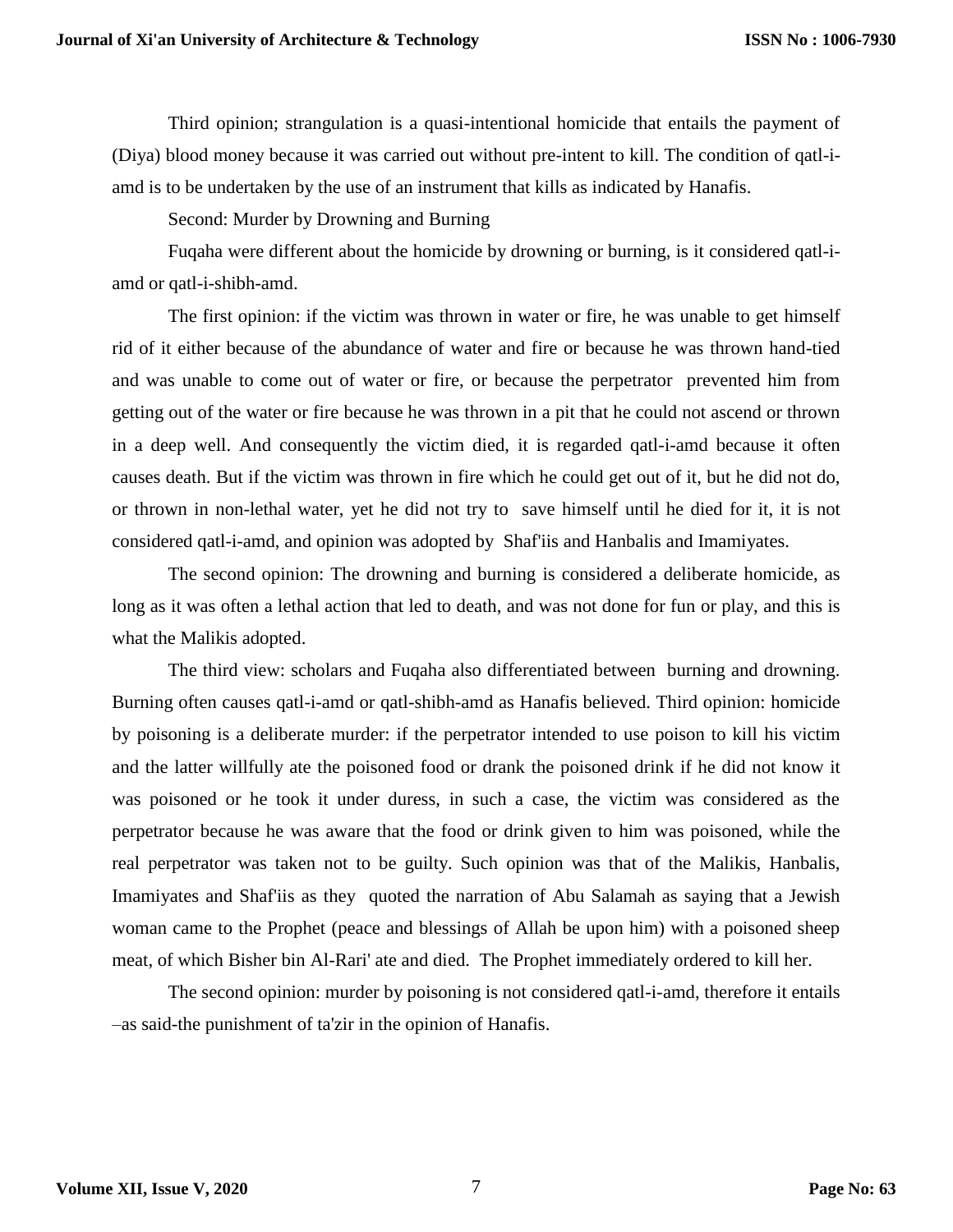#### **Third: Tools of Homicide**

The tools of murder differ in terms of the extent of its impact on the human body. So, jurists enacted for each tool of killing a specific provision and certain conditions. Yet, they were different in the arrangement of the tools, presenting several opinions in this respect:

The first opinion: Abu Hanifa stipulated that the instrument of the intentional murder should often kill and be prepared for committing homicide such as a blade or spear or the like that penetrates the human body and separates its different parts, whether it was made of iron or lead or copper or honed wood or stone or sword or gun and knife and spear or the likes, which are used to wound and stab as fire, glass and reeds, as Hanafis said.

The second opinion: The scholars of this school were eclectic in their determination of the instrument of qatl-i-amd, to be lethal often, whether the killing is carried out with sharpened instrument or sharpened and heavy one, which cuts the body and pierces into it such as sword and knife and the like made of any metal, such as iron, lead, copper and gold, or non-metal material such as glass and stone and cane and honed wood, and the sharpened instrument is not often doubted in the case of murder, as evidence if the lobe of the ear was cut off and the victim consequently died, the murder is considered deliberate as the Shaf'iis and Hanbalis said.

Third opinion: Every tool or instrument of the intentional murder that is often used for killing such as a sharpened weapon, heavy as stone, or that is not often used for killing such as the stick, whip, etc., whether the perpetrator meant to kill the victim by beating him or meant just to beat him; or he meant to kill a person, thinking that he was Zaid, but the killed turned to be Omar instead. If such beating was undertaken for an enmity or anger but not for chastising. This is the opinion of Malikis.

Fourth opinion: Murder occurs by the use of any instrument that usually kills such as a piece of metal, or a stone, or a stick or a punch as Imamiyates said.

Third Section: Punishments of Qatl-i-amd under the Islamic criminal law:

First: Qisas – definition - legitimacy – Conditions

The Arabic word 'qisas' is derived from the verb 'qassa' meaning to "cut" to "iqtassa minhu" is to take the right of murder from the convicted perpetrator; qisas is, therefore, equality in punishment or retaliation in kind.

As for a term, qisas underlies different definitions including;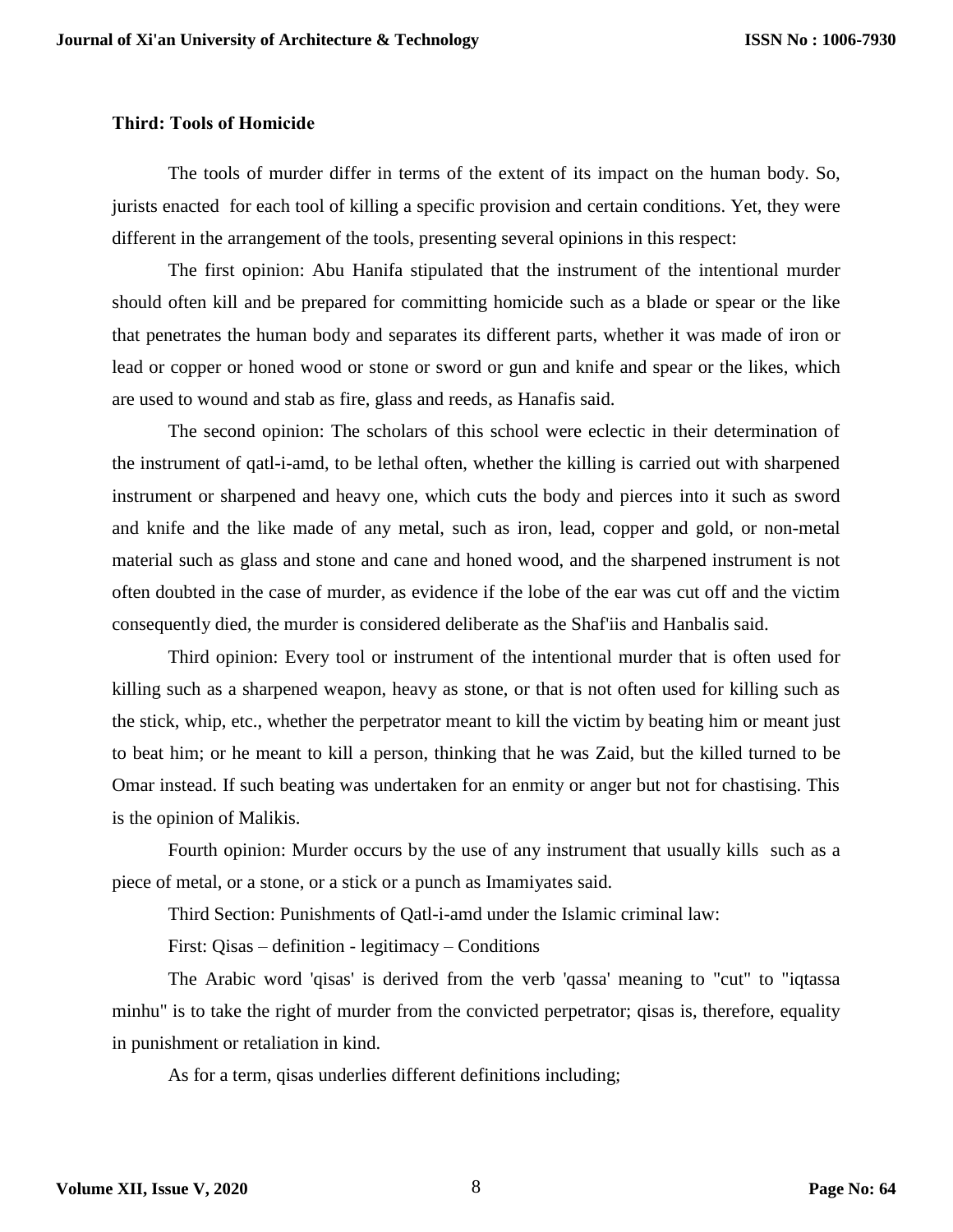- 1. Hanafis defined it as taking the right of murder by equality in punishment, wounding and bloodshed.
- 2. Imamiyates defined it retaliation in kind. It may be in a soul or in a part of the body, and the qisas in soul entails the taking of the infallible life of the sane mature perpetrator.
- 3. The Shafi'i defined it as any act that represents the wounding and the like, it is 'udwan' of the excusable homicide that leads to terminating of life of the convicted perpetrator.

#### **Legitimate Justification of Qisas**

#### **Qisas in the Koran**

Allah, Almighty says: (O you who have believed, prescribed for you is legal retribution for those murdered – the free for the free, the slave for the slave, and the female for the female. But whoever overlooks from his brother anything, then there should be a suitable follow-up and payment to him with good conduct. This is an alleviation from your Lord and a mercy. But whoever transgresses after that will have a painful punishment And there is for you in legal retribution [saving of] life, O you [people] of understanding, that you may become righteous.,

Qisas in the Noble Sunnah

-The Prophet Muhammad (peace and blessings of Allah be upon him) said: (*Whoever kills a person by rash or negligence with stone, or whip or stick, he is to be punished as a quasi-intentional offender*. *But whosoever kills intentionally, he should be punished as an intentional perpetrator.*)

-Mohammed Bin Al-Hasan narrates from Bin Khtakl from some of the Prophet's companions, from Abu Abdullah (peace be upon him), said: "*Whoever kills a small or large thing, pre-intently is to be "qassased" punished as an intentional perpetrator.* 

#### **Conditions of obligation of punishment**

The imposition of a legal punishment under Shari'a (qisas), the Fuqaha stipulated several conditions, they attributed some of them to the perpetrator, some to the victim and the rest to the homicide itself.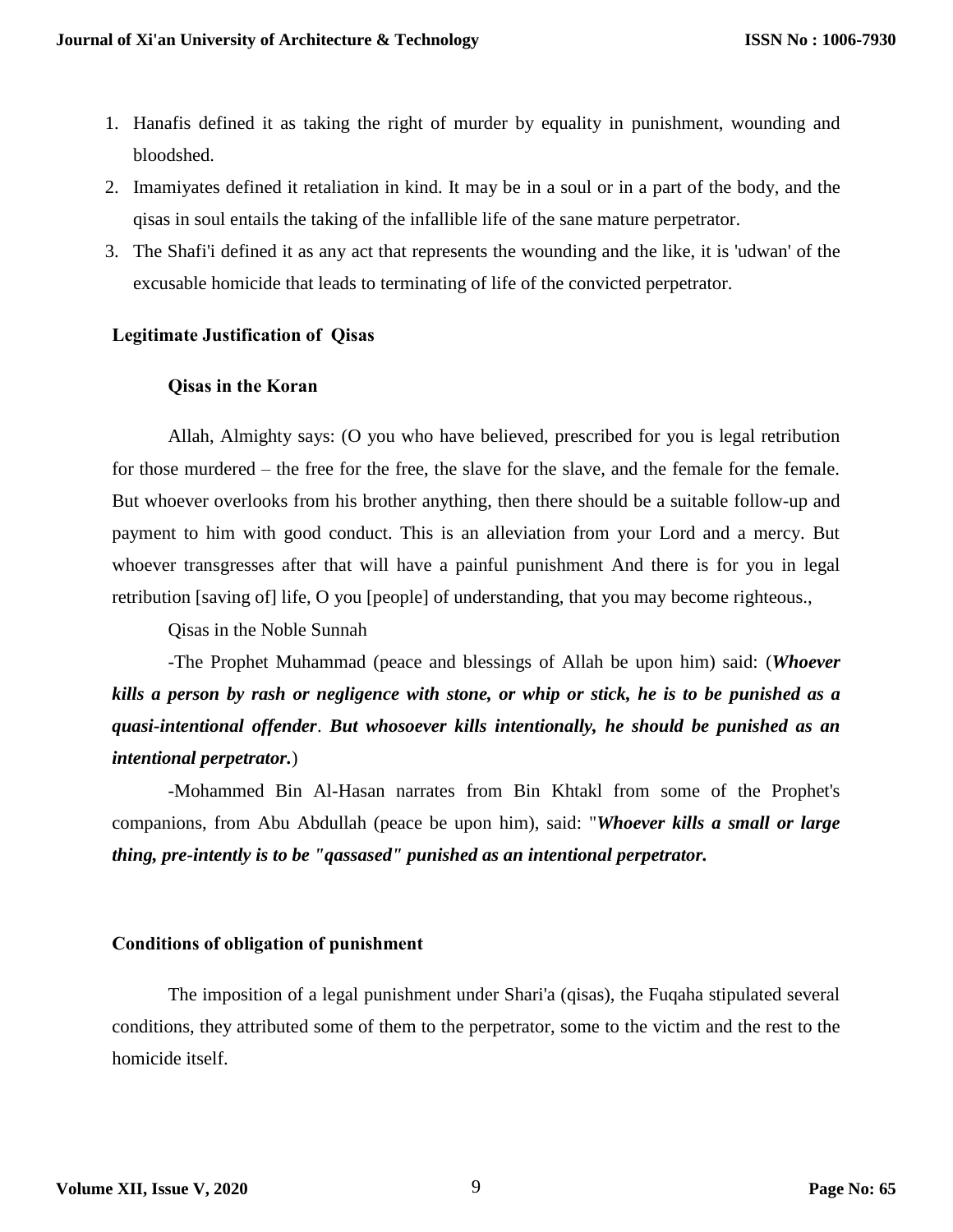First condition: The conditions of the perpetrator who has to be punished are puberty, sanity, for under Shari'a both the insane and minor are excluded from qisas. And since qisas is a penalty that cannot be inflicted unless there is a felony and its commitment is not described as felony and the perpetrator should possess a criminal intent, intending to kill but if he commits it wrongly, no qisas has to be inflicted upon him as the Prophet (PUBH) said that the intentional homicide entails qisas. Since qisas is a finite punishment that necessitates the presence of finite murder which does not terminate but by intentional murder and this qasid is what distinguishes the intentional homicide from other types of killing. This is the principle adopted by Hanafis, Shaafa'is, and Malikis.

 The second condition: the perpetrator should be liable for punishment, and if not, he is not to be punished because the child, the insane and all those who are out of their minds, such as the sleeper or the unconscious, and the likes, such as the intoxicated, are exempted from the infliction of qisas under Shari'a for not embracing all conditions.

The third condition: the offender must have been aware of the meaning of his or her act and importantly, of the fact that the act was often or rarely an offence that causes death "Ilm". So if death is not intended, it is not punishable. But the death resulted from beating with a light or heavy stick, it is considered a deliberate homicide that entails punishment as Imamites said.

Secondly: The conditions of the victim: the victim shall not to be as a penalty for the killer, if the origin kills its branch, the perpetrator shall not be punished as the majority of fuqaha agreed; father shall not be killed for his son, or the grandfather for his child, he has to pay diya "the blood money" Omar Bin Khtab narrated that he heard the Messenger of Allah (peace and blessings of Allaah be upon him) say: "The father should not be killed for the child".

And because the father is the reason for the presence of the child, so he must not be a reason because the son came from him, and since "qisas was enacted to deter and restrain, therefore, there is no need for it as far as the father is concerned.

Ahmad Bin Hanbal went on to narrate from Imamiyates that the origin that is not killed for his branch is the father though he is higher than the brother. But, if the mother killed her son, she would be killed for him because she has no jurisdiction over him.

Thirdly: Conditions of killing: killing that entails qisas should be a direct action and not being a reason for it; if it was indirect such as digging a well in the path of the victim, who fell in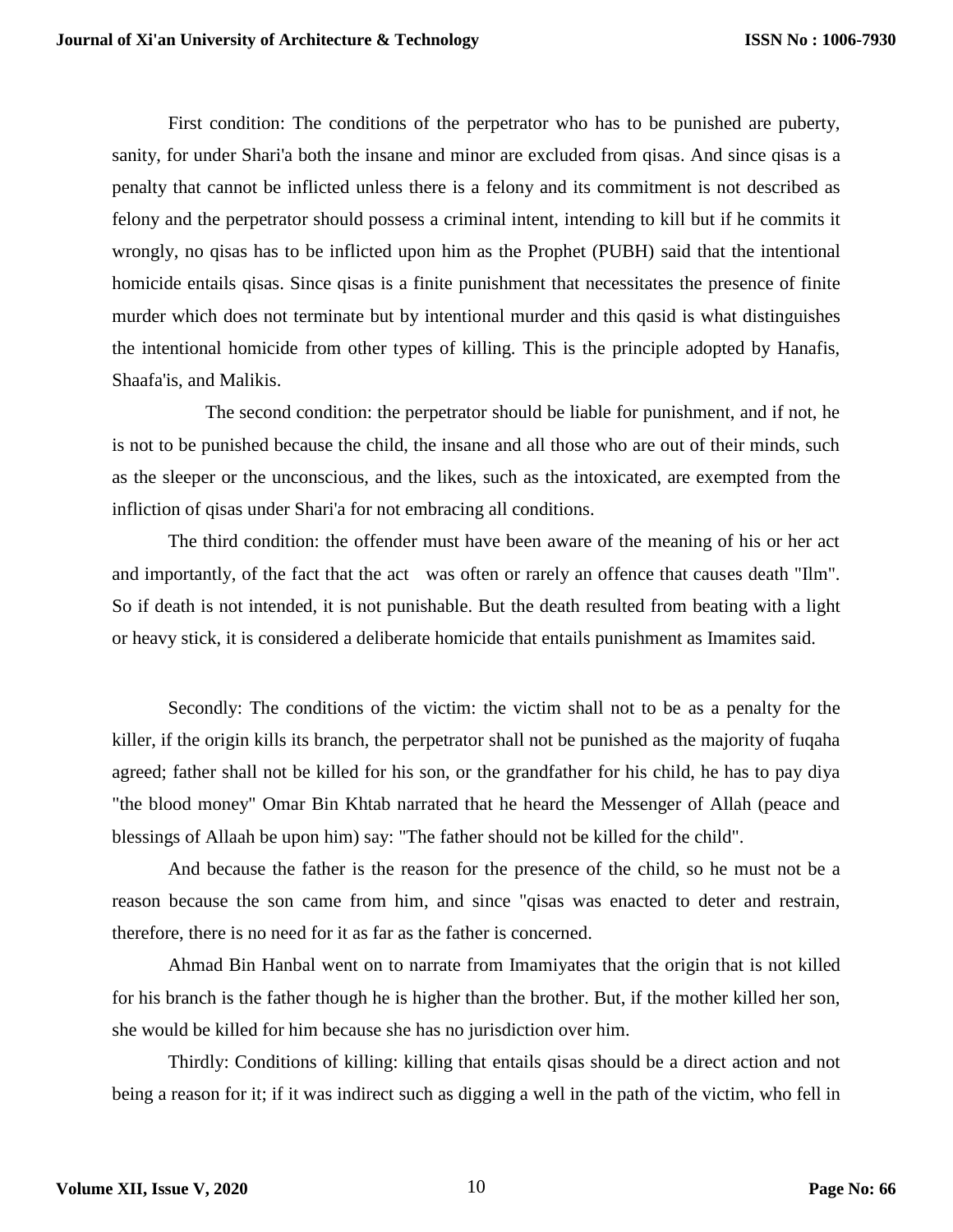and died, no qisas is inflected as Hanafis said because the indirect killing is not considered a direct killing, because the indirect killing is not committed in the similar way in which the direct killing is committed. Fuqaha did not differentiate between the direct and indirect homicides for there is no difference between them in the term of qisas

Second: Diya "blood money"

First: Definition of Diya as a word and term

the Arabic word "Diya" is derived from "Wadi" and originally it came to be "widiyah", which means "friendliness"

Diya as a term is defined by the Islamic Sharia, as the payment of "blood money to compensate for death caused by a serious offense against the victim.

- 1. Imamiyates defined it as the money paid to a victim or a victim family to compensate for the soul of the murdered.
- 2. Hanaf'iis defined it as the name of the money paid as a compensation for death.
- 3. Maalikis defined it as money entailed due to a committed homicide as compensation for death.
- 4. Hanabils defined it as the money paid to a victim or to the wali of the victim or the heirs of the victim as compensation for an offence.

After having reviewed the scholars' different opinions as to the definition of Diya, I took up the first opinion that Diya is the money given to the victim's guardian in return to its death for it covers all types of offence from murder, wound or all the things that cause harm to the person. The Islamic Shari'a imposes blood money for any unlawful aggression against the human body.

Second: Diyat of the deliberate homicide

The punishment prescribed in the Koran for deliberate homicide is the killing of the culprit (Qisas) or the payment of blood money (diyat) in case the culprit is pardoned by the victim family. Qisas is not permissible, when the homicide is committed by a minor or insane perpetrator, or when the father kills his son, or when the perpetrator dies before the Qisas is performed. Under such cases, the perpetrator has to pay blood money immediately and costly in three parts:

Thirty "Huqah" four year old she-camels and thirty "Jitha' ( five year old she- camels and forty "Khilqah" pregnant she-camels. Hanafites, Maalikis did not specify the amount of diyat for the deliberate homicide but to be an immediate amount whether large or small to be paid to the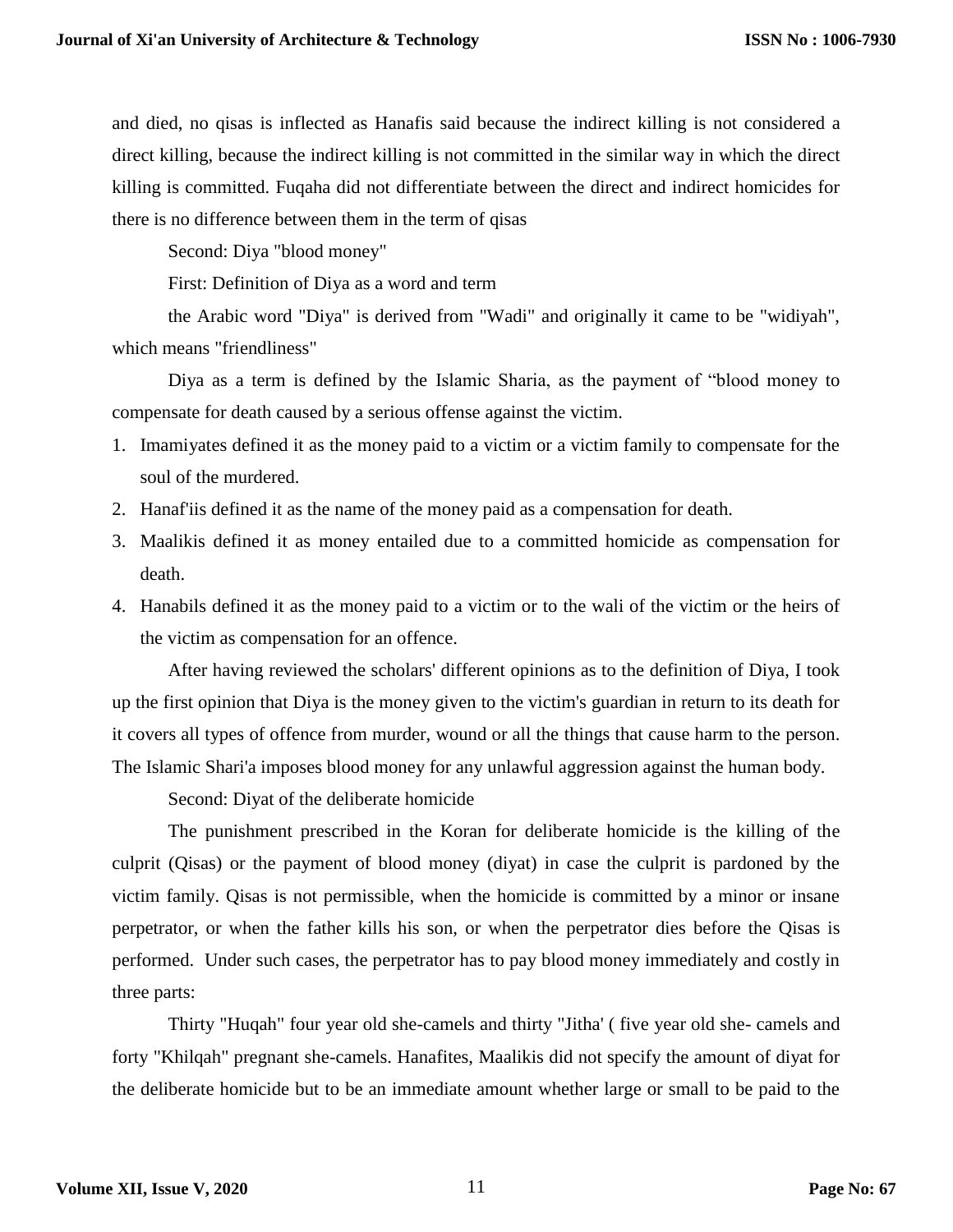victim's family. It is said that diyat can be deferred to for three years and to be paid by mature adult for the minor or insane perpetrator. Heavy diyat is four parts: 25 she-camels in age of 2 and 25 she-camels in age of 3 and 25 she-camels in age of 4 and 25 she-camels in age of 5. Diyat should not be doubled by Maalikis as to the deliberate homicide but when the father kills his son and it is three parts as Shaiyates indicated. While Imamites said that the perpetrator in in Qatl-iamd has to choose one of six cases, either to pay 100 of the best camels called "Al-Thanah" that means in the age from six to nine, or 200 cows, or 200 wears, each wear consists in two dresses, or 1000 sheep, or one thousand dinars, 10000 Dirhm, to be paid within one year span from the property of the perpetrator.

Third: Deprivation from of Inheritance and Will

The fuqaha differed on the type of homicide that entails the deprivation from inheritance or will.

#### **First: Deprivation from Inheritance**

First view: Quatl-i-amd when committed by a sane adult person entails the deprivation from inheritance. Hanafites did not stipulate that the perpetrator should be a direct or an indirect culprit. So did Shafities and Hanabilas:

There is no difference between the direct homicide or the indirect one, both of them entails the deprivation of the perpetrator from inheritance

But if the homicide was righteous, such as the one that results from qisas, hudd, or selfdefense, rebellion, chastising, or accident, such as being beaten by the father, or the husband or the teacher. Such a homicide as for Hanafis and Hanbalis is not preventive to inheritance but it is in Shaf'iis' and Hanbalis' fuqah, while homicide under duress prevents the perpetrator from inheritance In both Shaf'iis and the Hanbalis, and the enforced killing of the Shaf'iis and the Hanbalis, and prevents the inheritance of the Shaf'iis and the Hanbalis fuqah. Hanbalis forbid inheritance, which is the view of the Hanafis, Shaf'iis and Hanbalis.

The second opinion: Qatl-i-amd and qatl-i-sibhi-amd, whether it was direct or indirect, entail the deprivation from the inheritance, while qatl-i-khata does not entail the deprivation from inheritance. Consequently, the "Mathahib" schools that made the homicide as preventing the perpetrator from the inheritance were Shaafa'is, Hanbalis, and Maalikis. And this was adopted by Maalikis.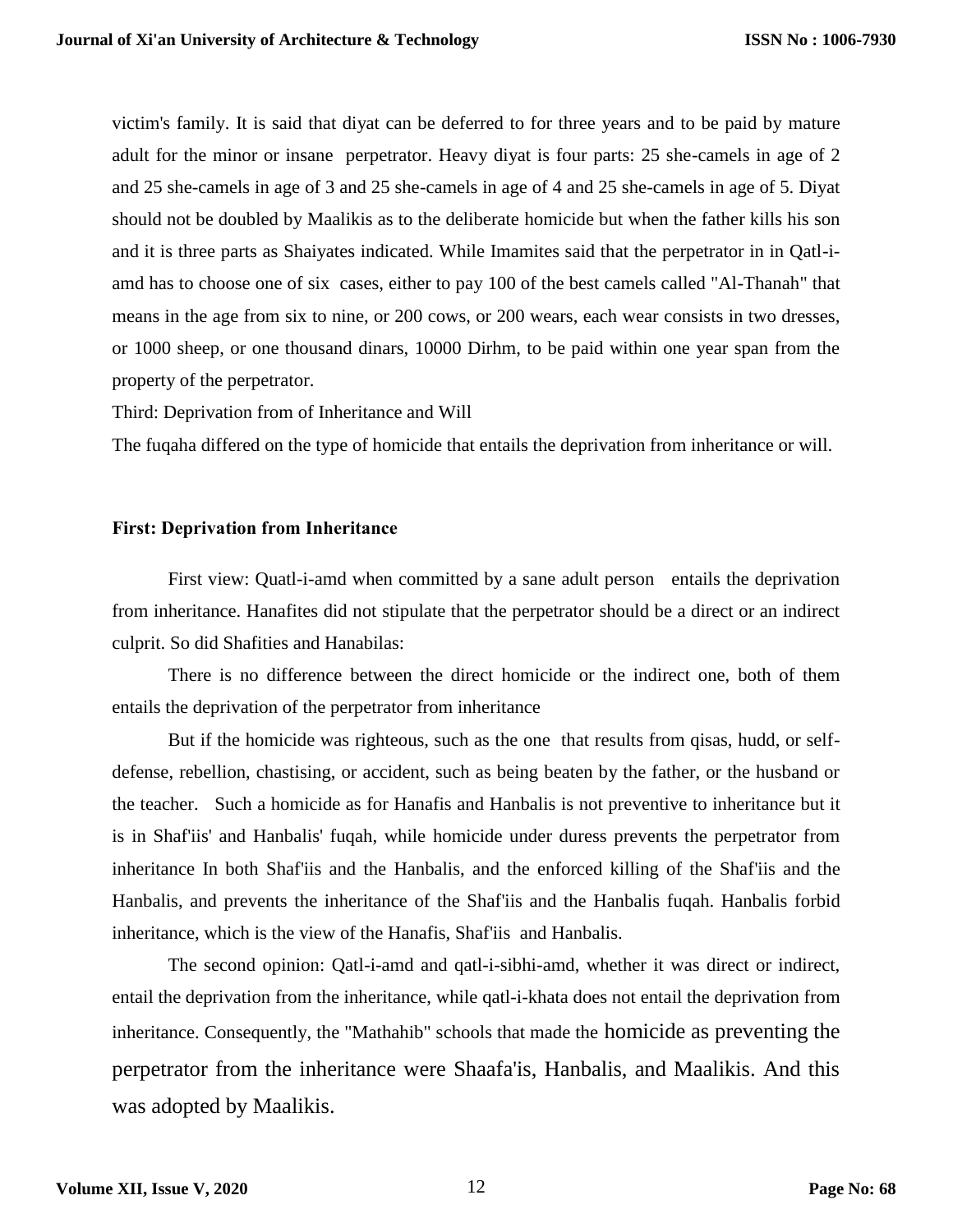Third opinion: in case qatl-i-amd, the heir is prohibited from the inheritance, even it was qatl-i-khata within the framework of diya inheritance as ascertained by Imantis

Second: Denial of the will

The homicide that prevents the perpetrator from the will, is similar to the homicide that prevents the inheritance; that is to be perfect, committed directly or indirectly by a sane adult culprit, whether it was qatl-i-amd or qatl-i-khata as indicated by Hanafis.

As for Maalikis, qatl-i-khata is not valid to be preventive to the will, as in the case of inheritance or qatl-i-amd and qatl-i-shibhi-amd to be probably preventive to the will, if the testator did not know that the legatee beat him and in case the testator knew who had hit him or killed him and did not change his will, and left a will it is considered valid, whether the homicide was intentional or by mistake as the Maalikis went to.

Similarly, Hanbalis said that the unrighteous homicide, whether it is intentional or by mistake, renders the will null and void because it prevents the culprit from the inheritance.

Shaafa'i said: it seems that if the legatee kills the legator unlawfully, he deserves the legacy as recommended for him.

Whereas, Imamites it is permissible for the perpetrator to take the recommended legacy as long as it is not inheritance.

Conclusion

After having thanked and praised Allah, I have summarized my research, shedding light on the most prominent findings as follows: 1.The scholars of different schools of Islami Fuqah differed on the types of homicide and classified it into three parts:

Qatl-i-amd, qatl-i-shibhi-amd and qatl-i-khata. The first type should embrace a criminal intent by an adult sane perpetrator, that mostly leads to the death of a victim and if it is done by an insane person, it is regarded qatl-i-khata.

1. While qatl-i-shibhi-amd is defined as having a criminal intent but with wrong (qasd) intention, such as the death that results from chastising. Whereas, qatl-i-khata is defined as not having a criminal intent, in which the right of Allah is dropped if it occurs as igtihad (juristic deduction) and without intention to punish, where the perpetrator is free from qisas or penalty.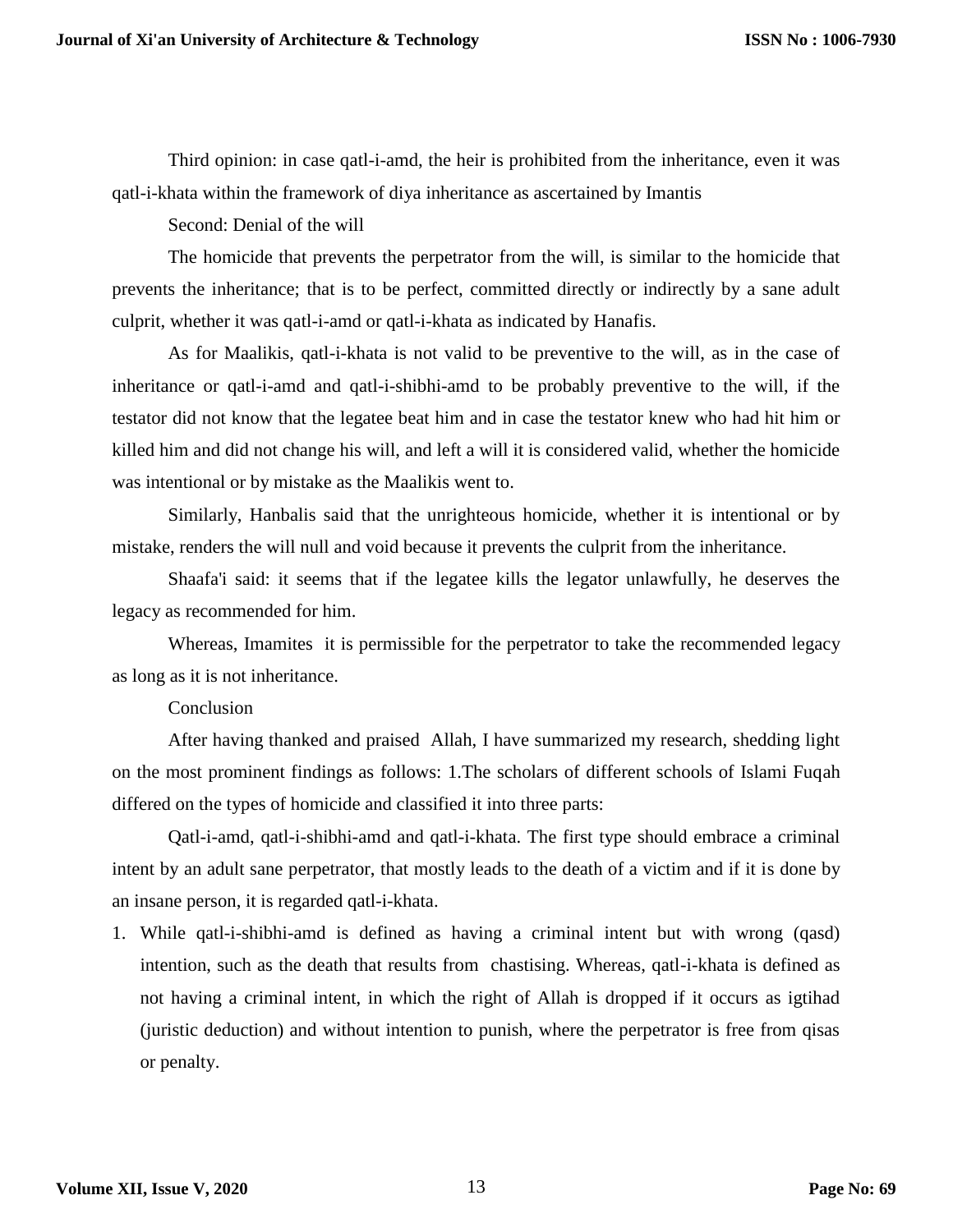- 2. The deliberate homicide has several forms: murder by suffocation, by drowning, by burning and by poisoning. The elements of intentional murder are the killing of a human being whose life is infallible, died as a result of the culprit's criminal act, and most importantly with an lethal tool.
- 3. The penalty of intentional murder is retribution (qisas) and in the case of pardon, is diya, blood money to be paid to the victim heirs. It is also a heavy diya in case of the quasiintentional homicide, and it is the light diya in the case of the homicide by mistake.
- 4. Intentional killing is will and inheritance preventive as punishment, while qatl-i-shibhi-amd is only inheritance preventive,
- 5. Whereas the killing by mistake neither prevents the perpetrator from both inheritance and will.
- 6. The holy legislator specified the punishments of each kind of killing such as qisas, diya, penance, and ithim (sin) but he did not set any punishment as regard the tribal customs.

#### **REFERENCES**

- [1] The Holy Koran
- [2] Abadi, (no.1183 AH), the investigation of Yusuf Sheikh, Mohammed Al Baghagi, Dar Al Fikr, Beirut, Lebanon, 1414 AH.
- [3] Al-Kafi, al-Kulini, Abu Ja`far Ya`qub Ibn Ishaq, 309 AH, Dar al-Kutb al-Islami, 3/337 AH.
- [4] Al-Mabsout, Al-Sarkhasi, Shams al-Din, No.483 AH, Dar al-Maarifah, Beirut, Lebanon.
- [5] Al-Maghni, Ibn Qudamah, Mohammed bin Abdullah bin Ahmed bin Mohammed, p.620 AH, Dar al-Kitab al-Arabi, Beirut, Lebanon, 2/1402 AH
- [6] Al-Methhab Al-Shirazi, Abu Ishaq Ibrahim bin Ali, p. 476, Issa Al-Bay Press, Egypt, Edition 1. 29. Wasail Al-Shiites, Al-Amili, Mohammed bin Hassan al - Hur, p.1104 AH, the Foundation of AhlAlBayt LiHiya Al-Truath, Qom, Egypt Press, 2/2/1412 AH.
- [7] Al-Sharh Al Kabir, Dardair, Abu Barakat Sayed Ahmed, (no.1302 AH), the House of Arabic books revival, Press Issa Albabi Halabi.
- [8] Bada'id al-Sanaa, al-Kasani, Alaa al-Din Abu Bakr Masoud, ( 578 AH), the Library of the Ghibia Pakistan, dmt, Edition 1/1409 AH).
- [9] Hashiyat Al-Idawi Ala Kifayt Al-Talab Al-Rabani, Ali bin Ahmed bin Makram al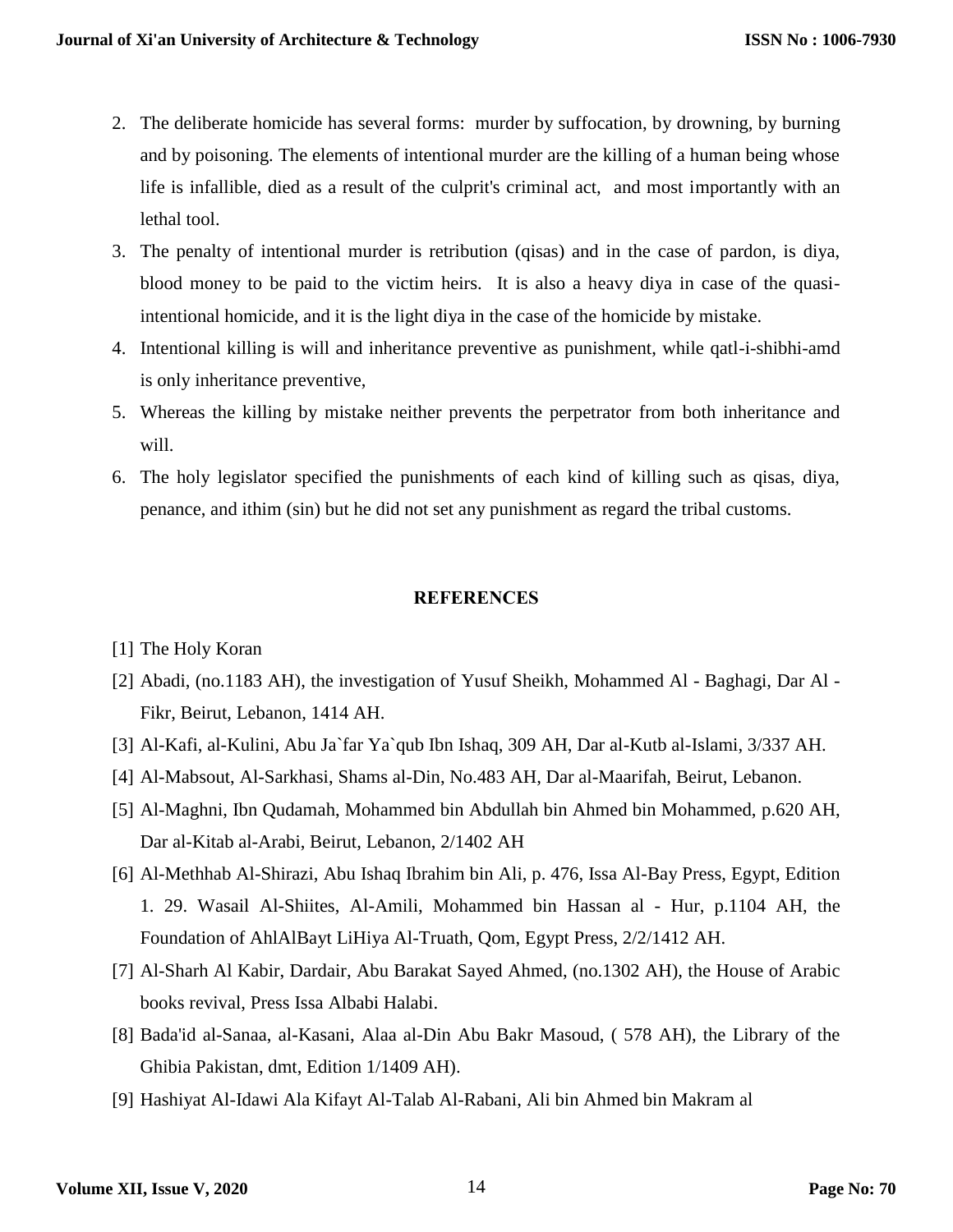- [10] Hashiyt Dasouki, Dasouki, Shams al-Din, Sheikh Mohammed Arafa, (no.1220 AH), (the House of Arabic books revival, Dmt, Edition 1
- [11] Jurisprudence of Transactions and Offenses, Al-Jubouri, Abdullah Mohammed, Beit Al-Hikma, E 1/1 1409 AH.
- [12] Kashf Al-Qina' Ila Matin Al-Imtina, Bahouni, Mansur Ben Younis, (1054 AH), investigation Ibrahim Ahmed Hamid, I 1/1419 AH.
- [13] Lisan Al-Arab, Ibn Manzoor, Abu al-Fadl Jamal al-Din Muhammad ibn Makram, 711 AH, Al-Furat Neighborhood.
- [14] Masalik Al-Insar, Al-Shahid Al-Thani, Zinedine bin Ali al Ameli, No. 966, the Islamic Knowledge Foundation Press Yasser Salam, Qom, Iran, 1219 AH.
- [15] Min La Yasakhrat Al-Fuqih, Sheikh al-Sadouk Abi Jaafar Mohammed Bin Ali bin Hassan bin Papawiya, no. 381, Mustafa Ali Akbar Ghafari, publications of the teachers' group in the scientific Hawzah, Qom, Edition 2.
- [16] Mufradat Gharib Al-Koran, Ragheb Al-Asfahani, Abu Al-Qasim Al-Hassan Bin Ali, no.504 AH, Dar Al-Maarifah, Beirut, Lebanon, 1/1/1422
- [17] Mufti Al-Muhtaj, Al-Sherbini, Mohammed bin Ahmed, no.977 AH, the House of Scientific Books, the Library of Commerce, Egypt, 1/1/1415 AH
- [18] Mu'jam Al-Bahrain, Al-Turaihi, Fakhr al-Din, 1085 AH, Investigation Ahmed Al-Husseini, Dar Al-Kuttab Al-Alami, Beirut, Lebanon, 2/1/408.
- [19] Mu'jam Qiyas Al-Lugha, Abi El Hassan, Ahmed Ben Fares Ibn Zakaria, no. 395 AH, Mustafa Abdel Salam Mohamed Haroun, Dar Al Kuttab Al-Ulmia, Beirut, Lebano
- [20] Mukhtasr Al-Mazini, Al-Mazini, Abu-Ibrahim Ismail bin Yahya, no.264 AH, Dar al-Maarifah, Beirut, Lebanon.
- [21] Rawdhit Al-Talibian, AlNiwawi, Abu Bakr Zakaria Mohiuddin Yahya bin Sharar, (p. 676 AH), investigation Zuhair Thawish, publisher Islamic Bureau, Beirut, Edition 3/1412 AH
- [22] Sharh Al-Lamah Al Dimashqiyah, Al-Shahid Al-Thani, Zinedine Ali al Amali, (T 966), publications of the University of Najaf Al-Ashraf Al-Diniyah.
- [23] Shari'at al-Islam, al-Hali, Abu al-Qasim, Najm al-Din Jafar Abu al-Hasan, (p. 676 AH), the investigation of Mr. Sadiq Shirazi, Dar Al-Qarae, Al-Adab Printing Press Najaf, 1/1389 AH.